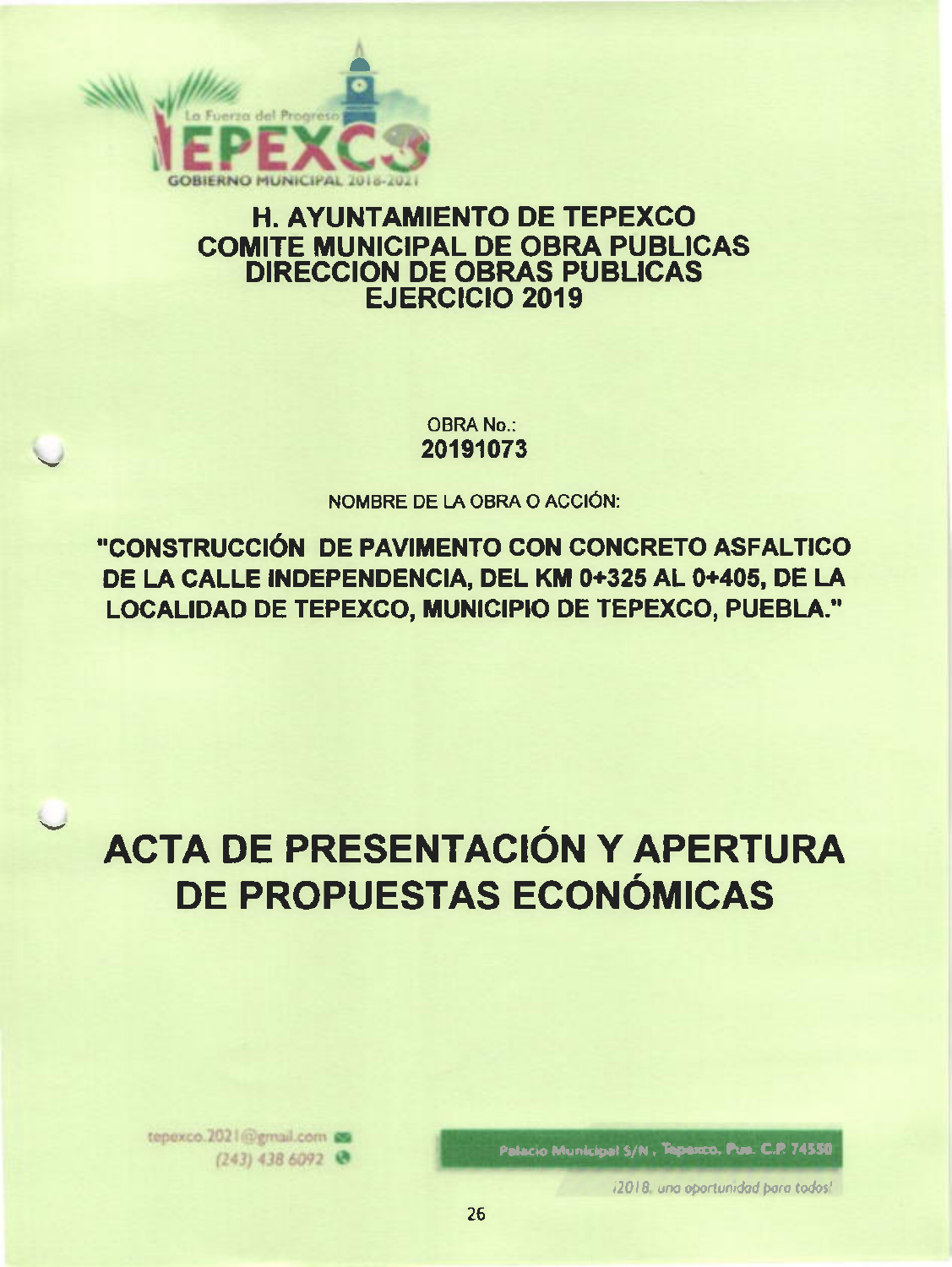

H. AYUNTAMIENTO DE TEPEXCO **COMITÉ MUNICIPAL DE OBRA PÚBLICAS DIRECCION DE OBRAS PÚBLICAS EJERCICIO 2019 CONCURSO POR ADJUDICACION DIRECTA CONCURSO: DOP-20191073** 

OBRA: "CONSTRUCCIÓN DE PAVIMENTO CON CONCRETO ASFALTICO DE LA CALLE PRESIDENCE INDEPENDENCIA, DEL KM 0+325 AL 0+405, DE LA LOCALIDAD DE TEPEXCO, MUNICIPIO DE TEPEXCO. **PUEBLA."** 

**LUGAR DE TRABAJO:** TEPEXCO, TEPEXCO, PUEBLA

**FECHA:** 25 DE OCTUBRE DE 2019

# REGISTRO DE PRESENTACION Y APERTURA DE PROPUESTA ECONOM

| <b>EMPRESA</b>                             | <b>REPRESENTANTE</b><br><b>LEGAL</b>     | <b>FIRMA</b> | e-mail                          |
|--------------------------------------------|------------------------------------------|--------------|---------------------------------|
| JERGOB'S S.A. DE C.V.                      | ING. JAIME GOMEZ<br><b>NORATO</b>        |              | ing.jaimegomezn<br>@hotmail.com |
| ROBERTO DE LA ROSA TORRES                  | ARQ. ROBERTO DE LA<br><b>ROSA TORRES</b> |              | procivco@gmail.c<br>om.         |
| <b>CONSTRUCTORA BRAMAT S.A. DE</b><br>C.V. | C. ROBERTO GALLARDO<br><b>MORALES</b>    | $\sim$ berto | roberto.g.m90@h<br>otmail.com   |
|                                            |                                          |              |                                 |
|                                            |                                          |              |                                 |

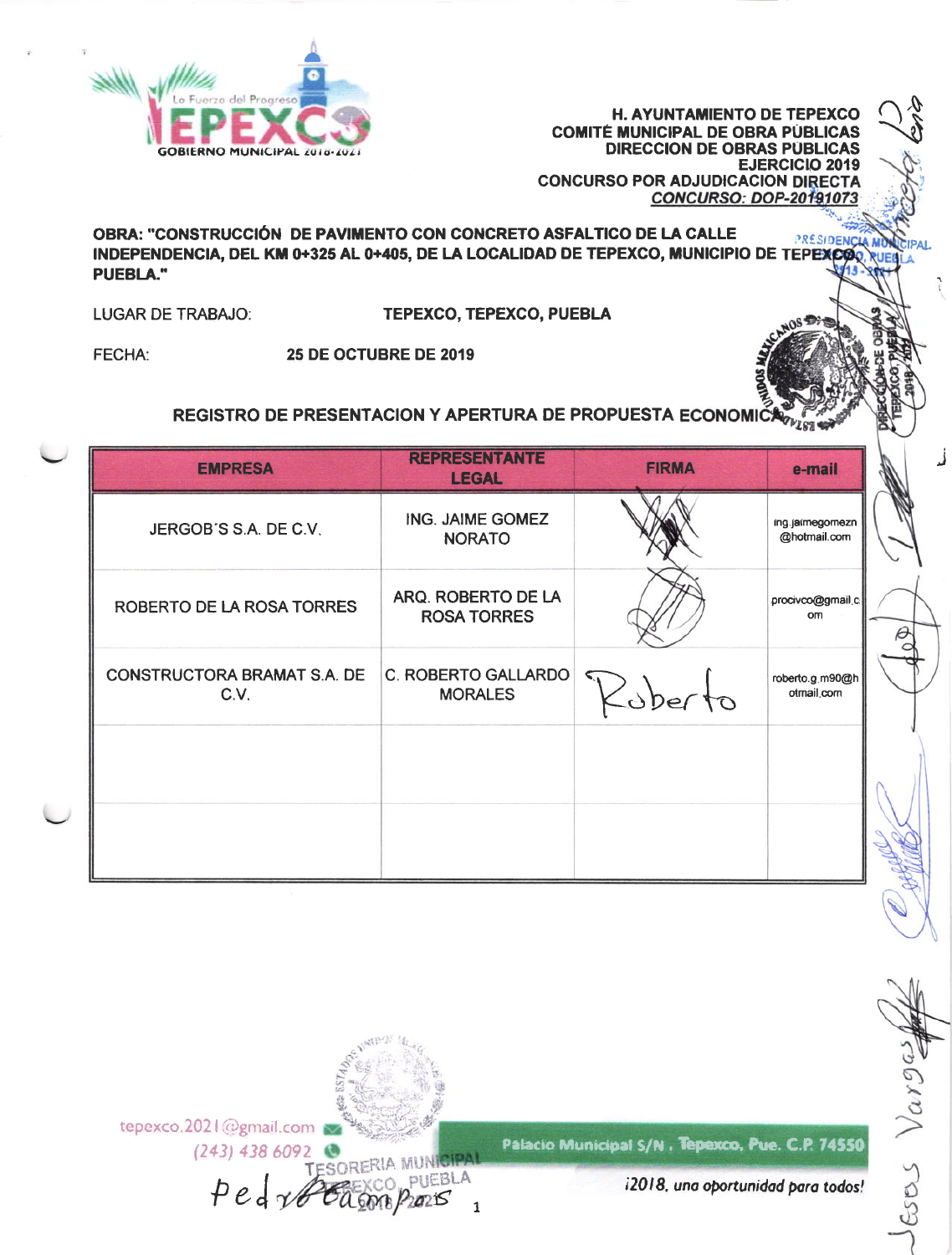

**H. AYUNTAMIENTO DE TEPEXCO COMITÉ MUNICIPAL DE OBRA PÚBLICAS DIRECCION DE OBRAS PÚBLICAS** EJERCICIO 2019 **CONCURSO POR ADJUDICACION DIRECTA CONCURSO: DOP-20191073** 

# **APERTURA DE PROPOSICIONES ECONOMICAS**

QUE SE ELABORA CONFORME A LO ESTIPULADO EN AL ARTICULO 31, 33, 34, 35 Y 36 DE LA LEX DE OBRAS PUBLICAS Y SERVICIOS RELACIONADAS CON LA MISMA PARA EL ESTADO DE PUEBLA VICIPAD CAPITULO SEGUNDO ARTICULOS 33, 34, 35, 36, 37, 38, 39 Y 40 DEL REGLAMENTO DE LA LEY DE OBRA PÚBLICA Y SERVICIOS RELACIONADOS CON LA MISMA PARA EL ESTADO DE PUEBLA. CORRESPONDIENTE AL PROCEDIMIENTO DE TIPO PRESENCIAL POR ADJUDICACION DIRECTA, NO DOP-20191073, RELATIVO A "CONSTRUCCIÓN DE PAVIMENTO CON CONCRETO ASFALTICO DE CÁ CALLE INDEPENDENCIA, DEL KM 0+325 AL 0+405, DE LA LOCALIDAD DE TEPEXCO, MUNICIPIO DE **TEPEXCO, PUEBLA.".** 

# 1.- FECHA. LUGAR Y HORA DEL ACTO

EN LA CIUDAD DE TEPEXCO, PUEBLA, SIENDO LAS 13:00 HRS DEL DÍA 25 DE OCTUBRE DE ASIBIDI CONFORMIDAD CON LO DISPUESTO POR LA LEY DE OBRA PUBLICA Y SERVICIOS RELACTORIADO CON LA MISMA PARA EL ESTADO DE PUEBLA EN SUS ARTICULOS 31, 33, 34, 35 Y 36, ASI COMO 33 A 40 DE SU REGLAMENTO. SE REUNIERON EN EL SALÓN DE CABILDOS DEL H. AYUNTAMIENTO DEL MUNICIPIO DE TEPEXCO, LAS PERSONAS FISICAS Y/O MORALES Y SERVIDORES PUBLICOS CUYOS NOMBRES Y FIRMAS FIGURAN AL FINAL DE LA PRESENTE ACTA.

# 2.- NOMBRE DEL SERVIDOR PUBLICO ENCARGADO DE PRESIDIR EL ACTO.

PRESIDE EL ACTO EL (LA) C. JOSE EMILIO ROSETE RIVERA, DIRECTOR DE OBRA PUBLICA, DEL MUNICIPIO DE TEPEXCO, PUEBLA, ACTUANDO EN NOMBRE Y REPRESENTACION DEL H. AYUNTAMIENTO DE TEPEXCO, CONFORME LO ESTABLECE EL ARTICULO 35 DEL REGLEMENTO DE LA LEY DE OBRA PUBLICA Y SERVICIOS RELACIONADOS CON LA MISMA PARA EL ESTADO DE **PUEBLA.** 

A LA HORA ANTES SEÑALADA SE PROCEDIÓ A PASAR LISTA DE LAS EMPRESAS INSCRITAS RECIBIENDO SIMULTÁNEAMENTE Y EN EL MISMO ORDEN LOS PAQUETES CERRADOS CONTENIENDO SUS PROPUESTAS ECONOMICAS Y VERIFICANDO QUE LOS SOBRES ESTUVIEREN ROTULADOS SEGÚN LOS REQUISITOS ESTIPULADOS EN LAS BASES QUE ESTABLECEN LOS REQUISITOS DE LA CONVOCATORIA POR ADJUDICACION DIRECTA. DE TIPO PRESENCIAL. NO.: DOP-20191073

ACTO SEGUIDO, SE DIO INICIO A LA SEGUNDA ETAPA DEL CONCURSO, PARA CELEBRAR EL ACTO DE RESULTADO DEL ANÁLISIS TÉCNICO DETALLADO Y DE APERTURA DE PROPOSICIONES ECONÓMICAS, PROCEDIENDO A HACER CONSTAR LA DOCUMENTACION PRESENTADA Y SOLICITADA CONFORME A LO ESTABLECIDO EN LA CONVOCATORIA U OFICIO DE INVITACIÓN. SIN QUE ELLO IMPLIQUE LA EVALUACIÓN DEL CONTENIDO, HACIENDO LA OBSERVACION QUE LA REVISIÓN QUE SE REALIZA EN ESTE MOMENTO ES DE MANERA CONCEPTUAL, EN INTELIGENCIA DE QUE LAS PROPUESTAS SEAN RECIBIDAS PARA SU ANALISIS DETALLADO CON LOS SIGUIENTES RESULTADOS

ESORERIA MUNICIPAL

**PUEBLA** 

 $\overline{2}$ 

tepexco.2021@gmail.com  $(243)$  438 6092

Pedro

Palacio Municipal S/N , Tepexco, Pue. C.P. 74550

i2018, una oportunidad para todos!

 $\circledcirc$ 

M

رہ Ø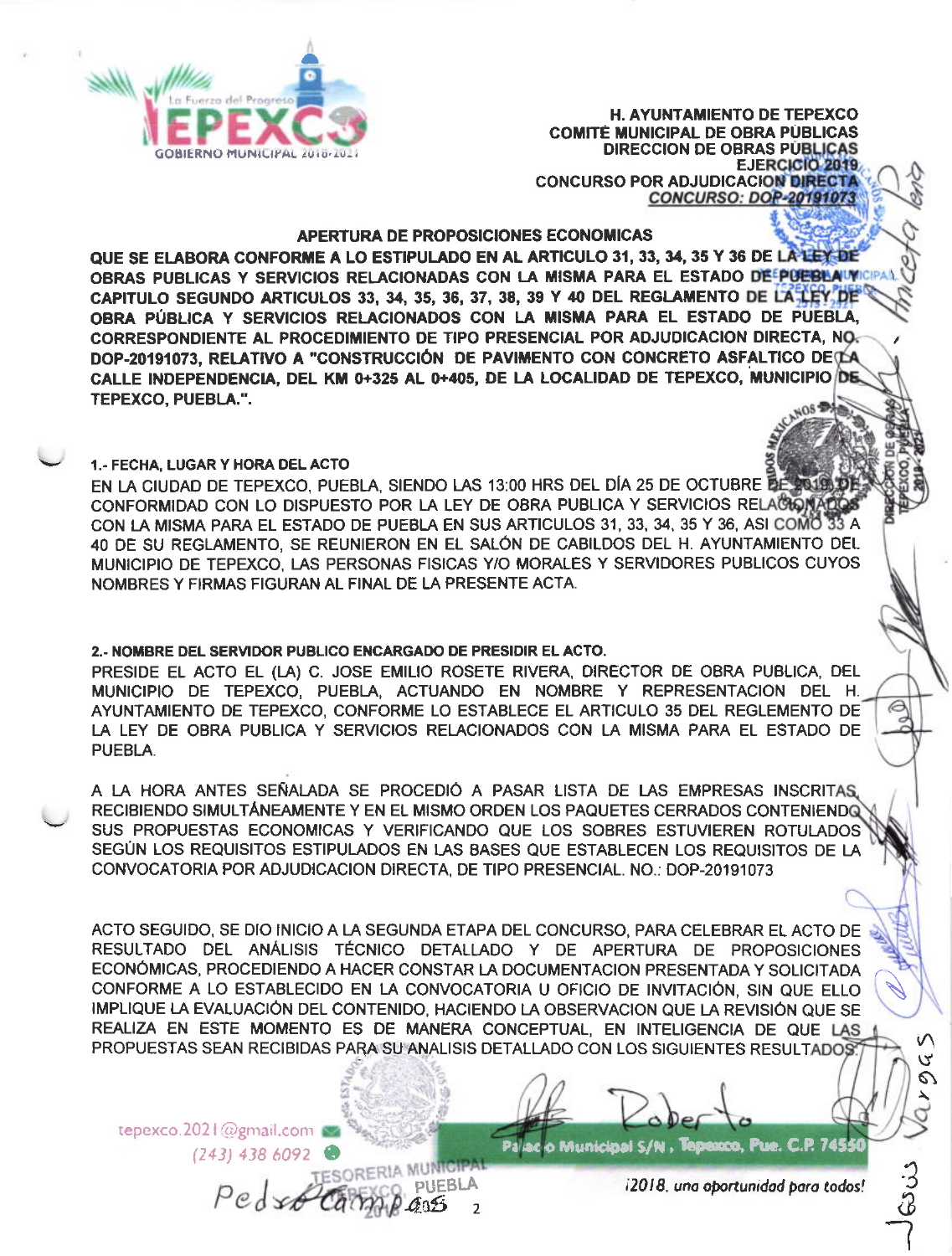

H. AYUNTAMIENTO DE TEPEXCO<br>
GOBIERNO MUNICIPAL 2019-2021<br>
GOBIERNO MUNICIPAL 2019-2021<br>
CONCLUBSO BOB AD UIDICACION DIBECTA H. AYUNTAMIENTO DE TEPEXCO DIRECCION DE OBRAS PÜBLICAS EJERC|CIO 2019 CONCURSO POR ADJUDICACION DIRECTA CONCURSO: DOP-20191073 COMITÉ MUNICIPAL DE OBRA PÚBLICAS

ACTO SEGUIDO, EL PRESIDENTE DEL COMITÉ MUNICIPAL DE OBRA PUBLICA, PROCEDE A DAR LECTURA DE LOS RESULTADOS DEL ANALISIS TECNICO DETALLADO

| <b>REPRESENTANTE LEGAL</b> | <b>ACEPTADA/ DESECHADA</b> | <b>EMPRESA</b>                   |
|----------------------------|----------------------------|----------------------------------|
| ING. JAIME GOMEZ NORATO    | <b>ACEPTADA</b>            | JERGOB'S S.A. DE C.V.            |
| ARQ, ROBERTO DE LA ROSA TO | <b>ACEPTADA</b>            | ROBERTO DE LA ROSA TORRES        |
| C. ROBERTO GALLARDO        | <b>ACEPTADA</b>            | CONSTRUCTORA BRAMAT S.A. DE C.V. |
|                            |                            |                                  |

LOS MOTIVOS POR LOS CUALES LAS PROPUESTAS TÉCNICAS DE LOS LICITANTES SENA FUERON DESECHADAS, SON LOS SIGUIENTES:

| <b>NO</b> | <b>EMPRESA</b>   | LCAUSA O MOTIVO '                                                            |
|-----------|------------------|------------------------------------------------------------------------------|
|           | <b>NO APLICA</b> | NO SE ENCONTRARON MOTIVOS PARA DESECHAR LAS<br><b>PROPUESTAS PRESENTADAS</b> |

A CONTINUACIÓN EL CONVOCANTE, PROCEDE A ENTREGAR POR ESCRITO A LOS LICITANTES DESCALIFICADOS LAS CAUSAS QUE ORIGINARON SU DESCALIFICACIÓN.

| NO | <b>EMPRESA</b>   | i CAUSA O MOTIVO I                                                           |
|----|------------------|------------------------------------------------------------------------------|
|    | <b>NO APLICA</b> | NO SE ENCONTRARON MOTIVOS PARA DESECHAR LAS<br><b>PROPUESTAS PRESENTADAS</b> |

#### 3.- DOCUMENTOS QUE SE RUSRICAN EN EL ACTO

CONFORME A LOS ESTABLECIDO EN LOS ARTICULOS 33, 35 FRACCION I, DE LA LEY DE OBRA PUBLICA Y SERVICIOS RELACIONADOS CON LA MISMA PARA EL ESTADO DE PUEBLA, Y ARTICULOS 36 Y 38 DE SU REGLAMENTO, LO PREVISTO EN LAS BASE BASES DE LICITACION NUMERO 3 FECHA, HORA Y LUGAR DE LA CELEBRACIÓN DEL ACTO DE LA PRESENTACIÓN Y APERTURA DE PROPOSICIONES. DE LA CONVOCATORIA A ESTA LICITAGION, LOS LICITANTES QUE ASISTEN AL ACTO ELIGIERON AL (LA) ING, JAIME GOMEZ NORATO, REPRESENTANTE DE LA EMPRESA JERGOB'S S.A. DE C.V., PARA QUE EN FORMA CONJUNTA CON EL SERVIDOR PUBLICO QUE PRESIDE EL ACTO, RUBRIQUEN EL ACTA FORMULADA Y LA RELACIÓN CUANTITATIVA DE LA DOCUMENTACION PRESENTADA POR CADA LICITANTE EN SU PROPOSICION.

PARA EFECTOS DE DEJAR CONSTANCIA DE LOS DOCUMENTOS ENTREGADOS POR PARTE DE LOS LICITANTES DE LOS REQUISITOS SOLICITADOS DE FORMA CUANTITATIVA EN ESTE ACTO POR PARTE DE LA CONVOCANTE, SE ELABORA LA RELACION CUANTITATIVA DE LA DOCUMENTACION PRESENTADA POR CADA LICITANTE, DE LA CUAL SE ENTREGA UNA COPIA A CADA LICITANTE ESTE ACTO, LO ANTERIOR CONFORME LO ESTABLECE EL ARTICULO 35 FRACCION I SEGUNDO PARRAFO, Y ARTICULO 38 DEL REGLAMENTO DE LA LEY DE OBRA PUBLICA Y SERVICIOS

tepexco.202 | @gmail.com

 $(243)$  438 6092

Ped x 18 Cam

i2018. una oportunidad paraktodos!

 $\mathcal{C}$ 

§

l

d

 $\frac{3}{2}$ 

 $5 \overline{9}$  $\bigcap$ 

PUEBLA

**Palacio Munici**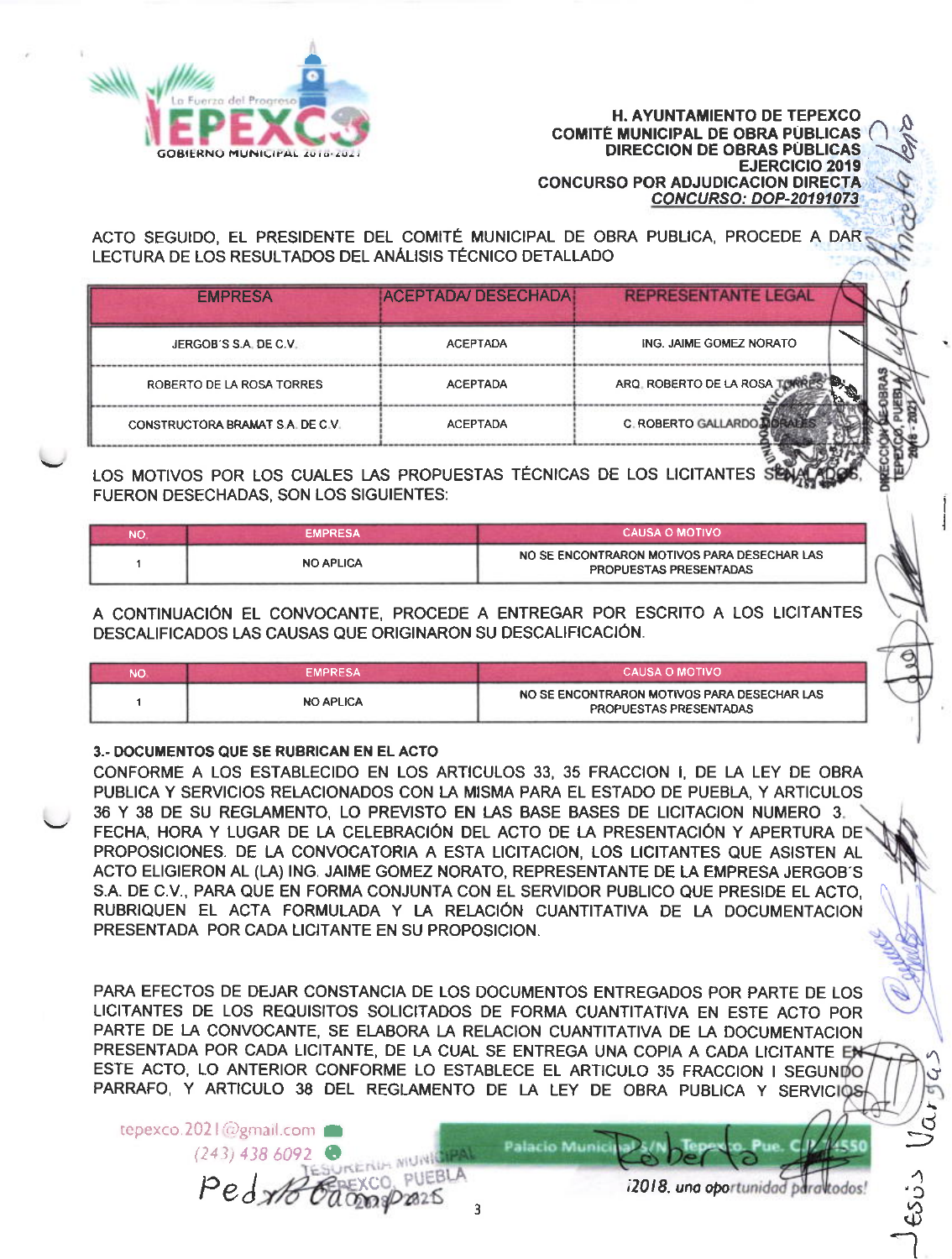

**H. AYUNTAMIENTO DE TEPEXCO COMITÉ MUNICIPAL DE OBRA PÚBLICAS DIRECCION DE OBRAS PÚBLICAS EJERCICIO 2019 CONCURSO POR ADJUDICACION DIRECTA CONCURSO: DOP-20191073** 

**PRESIDENCIA MIL** 

**TEPEXCO, PUEI**  $2013 -$ 

C)

ESUS

RELACIONADOS CON LA MISMA PARA EL ESTADO DE PUEBLA.

#### 4.- NOMBRE DE LOS LICITANTES E IMPORTE TOTAL DE CADA PROPOSICION

A CONTINUACION SE PROCEDIÓ A LA APAERTURA DE LAS PROPUESTAS ECONÓMICAS DE LOS LICITANTES QUE CUBRIERON LOS REQUISITOS EN LA PRIMERA ETAPA. DANDO LECTURA EN VOZ ALTA AL IMPORTE TOTAL CON LOS SIGUIENTES RESULTADOS:

| <b>NO</b> | <b>EMPRESA</b>              | RA/D      | <b>REPRESENTANTE</b>                         |                                           |
|-----------|-----------------------------|-----------|----------------------------------------------|-------------------------------------------|
|           | JERGOB'S S.A. DE C.V.       | RA        | ING. JAIME GOMEZ NORATO                      |                                           |
|           | ROBERTO DE LA ROSA TORRES   | <b>RA</b> | ARQ. ROBERTO DE LA ROSA<br><b>TORRES</b>     |                                           |
|           | CONSTRUCTORA BRAMAT S.A. DE | RA        | <b>C. ROBERTO GALLARDO</b><br><b>MORALES</b> | $\mathbf{r}$ and $\mathbf{r}$<br>\$441.19 |

RA= RECIBIDAS PARA SU ANÁLISIS DETALLADO. D= PROPOSICIÓN DESECHADA. **NP= NO SE PRESENTÓ.** S/D= SE DISCULPÓ

# 5.- LUGAR, FECHA Y HORA EN QUE SE CELEBRARÁ LA SEGUNDA ETAPA

A EFECTO DE QUE EL PERSONAL TECNICO DE EL COMITE DE OBRAS PUBLICAS ESTÉ EN-CONDICIONES DE ANALIZAR EL CONTENIDO DE LAS PROPOSICIONES RECIBIDAS, SE CITA A LOS PARTICIPANTES A LAS 10:00 HRS HORAS, DEL DÍA 04 DE NOVIEMBRE DE 2019, PARA QUE ACUDAN A ESTA MISMA SALA. EN DONDE SE DARÁ A CONOCER EL NOMBRE DE LOS LICITANTES CUYAS PROPUESTAS FUERON ACEPTADAS PARA SER ANALIZADAS CUALITATIVAMENTE POR EL AREA ENCARGADA, ASI COMO TAMBIEN LAS CUASAS Y/O CIRCUNSTANCIAS DEL NOMBRE DE LOS LICITANTES CUYAS PROPUESTAS FUERON DESECHADAS, EN PRESENCIA DE QUIENES ASISTAN QUE FIRMEN EL ACTA QUE AL EFECTO SE FORMULE.

SE ADJUNTA A LA PRESENTE ACTA COPIA DE LA CONSTANCIA DE RECEPCION O RELACION CUANTITATIVA DE LOS DOCUMENTOS INTEGRANTES DE LAS OFERTAS ECONOMICA, DE CONFORMIDAD CON LO ESTABLECIDO EN LOS ARTICULOS 36 Y 38 DEL REGLAMENTO DE LA LEY DE OBRA PUBLICA Y SERVICIOS RELACIONADA CON LA MISMA PARA EL ESTADO DE PUEBLA.

LAS PROPOSICIONES SE RECIBEN PARA SU EVALUACIÓN Y PARA EFECTOS DE LO DISPUESTO EN EL ARTÍCULO 36 FRACCION I DE LA LEY DE OBRA PUBLICA Y SERVICIOS RELACIONADOS CON LA MISMA PARA EL ESTADO DE PUEBLA, LA RECEPCIÓN SE ENTENDERÁ REALIZADA UNA VEZ QUE ÉSTA SE ANALICE DURANTE SU EVALUACIÓN, POR LO QUE HASTA EL FALLO SE INDICARÁ SI LA PROPOSICIÓN FUE DESECHADA POR INCUMPLIR LA MENCIONADA DISPOSICIÓN LEGAL.

Palacio Municipal S/I

tepexco.2021@gmail.com (243) 438 6092 TESORERIA MUNICIPAL

i2018, una oportunidad para todos!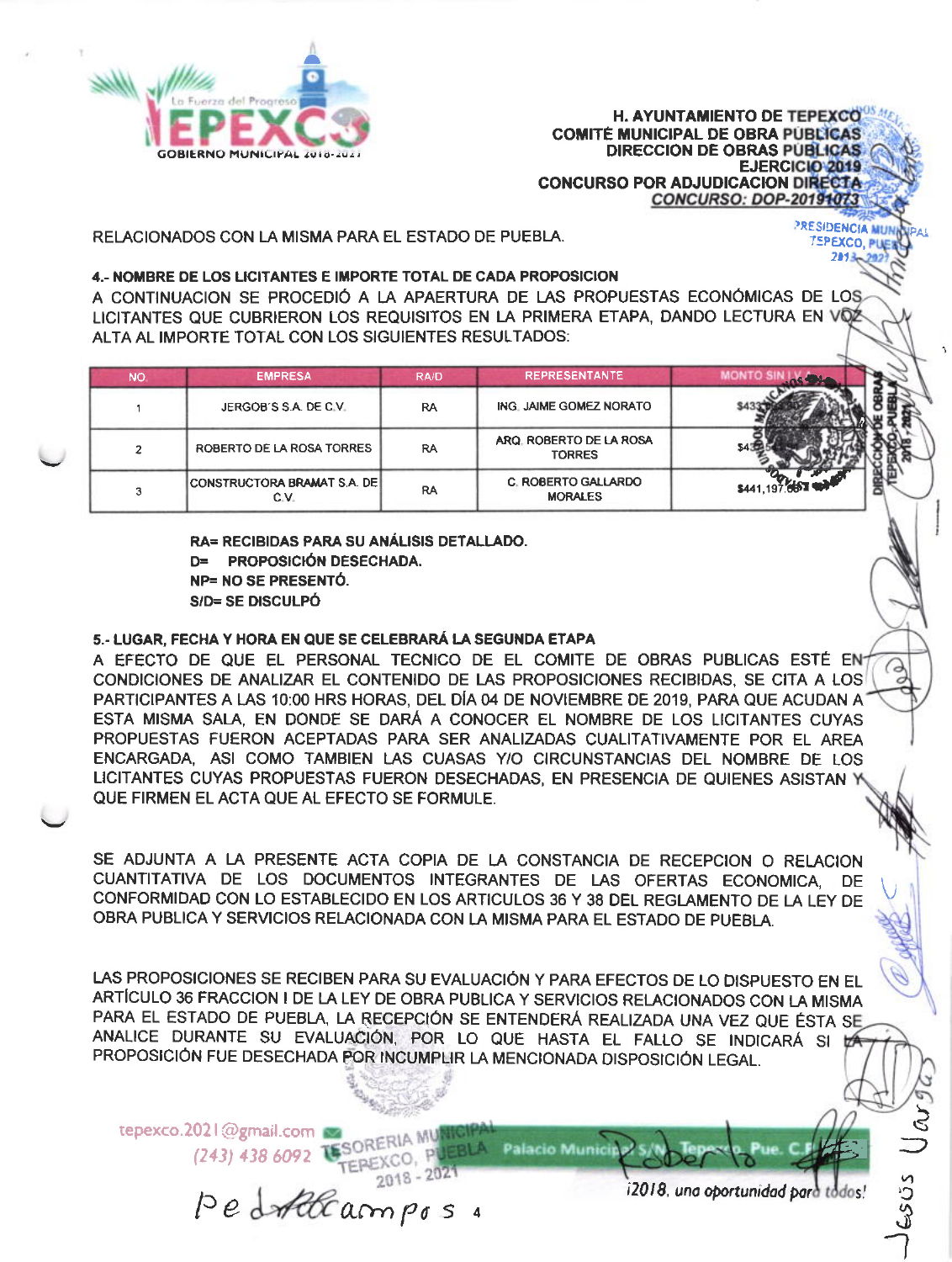

**H. AYUNTAMIENTO DE TEPEXCO COMITÉ MUNICIPAL DE OBRA PÚBLICAS DIRECCION DE OBRAS PUBLICAS** EJERCICIO 204908 **CONCURSO POR ADJUDICACION DIRE CONCURSO: DOP-20** EL CONCURSO TENDRA EL CARÁCTER DE INAPELABLE. EL FALLO DE ESTE CONCURSO ADJUDICACION DIRECTA, DE TIPO PRESENCIAL, TENDRÁ LUGAR EL DÍA 04 DE NOVIEMBRE DE 2019 À **IRE ORRAS** LAS 10:00 HRS EN ESTE MISMO LUGAR. TEPEXCO, PUEBLA  $-2021$ **5.- CIERRE DEL ACTA** PARA CONSTANCIA Y A FIN DE QUE SURTA SUS EFECTOS LEGALES CORRESPONDIENTES, SE FIRMÓ LA PRESENTE ACTA POR LOS QUE INTERVINIERON EN ESTE ACTO. ENTREGÁNDOSELES COPIA DE LA MISMA E INDICÁNDOSELES SE ENCUENTRA EN LAS OFICINAS DE LA CONVOCANTE PROCEDIENDO A DAR POR TERMINADO ESTE EVENTO. SIENDO LAS 14:00 HRS DEL DÍA DE SU INICIO SAIDOS AL POR EL COMITÉ MUNICIPAL DE OBRA PÚBLICA Y SERVICIOS RELACIONADOS CON LAS MISMA. PARA EL MUNICIPIO DE TEPEXCO, PUEBLA. C. PORFIRIO VALENTIN LUNA **C. ANICETA PENA AGUILAR** PEXCO, PUES LA a genfrai PRESIDENTE. **SECRETARIO EJECUTIVO** 2013 245 **PUEBLA** 2818 2021 **C. LAURA VILCHIS HIDALGO C. DEODEGARIO APARICIO LINARES** VOCAL<sub>1</sub> VOCAL<sub>2</sub> **C. JAVIER PEÑA ACATECO FLORENTINA HIDALGO FLORES VOCAL 4 REGITORAGE LOUCACHON PULLE** Y ACTIVITADES CICI CANDIDA VIVALDO BENITEZ **SUS VARGAS HUERT/ DEPORTIVAS Y SOCIALLE VOCAL 6** VOCAL 5 TEPEXCO, PUEBLA 2018 2021  $pe$ <sub>d</sub> **AEL PEÑA HIDALGO** C. RAF **C. PEDRO CAMPOS ROSAS** COMISARIO. RL PUE **VOCAL DEL SECTORE PRIVADO.**  $2918 - 20$ tepexco.2021@gmail.com Palacio Municipal S/N. Tepexco. Pue. C.R 74550  $(243)$  438 6092 12018, una oportunidad para todos!